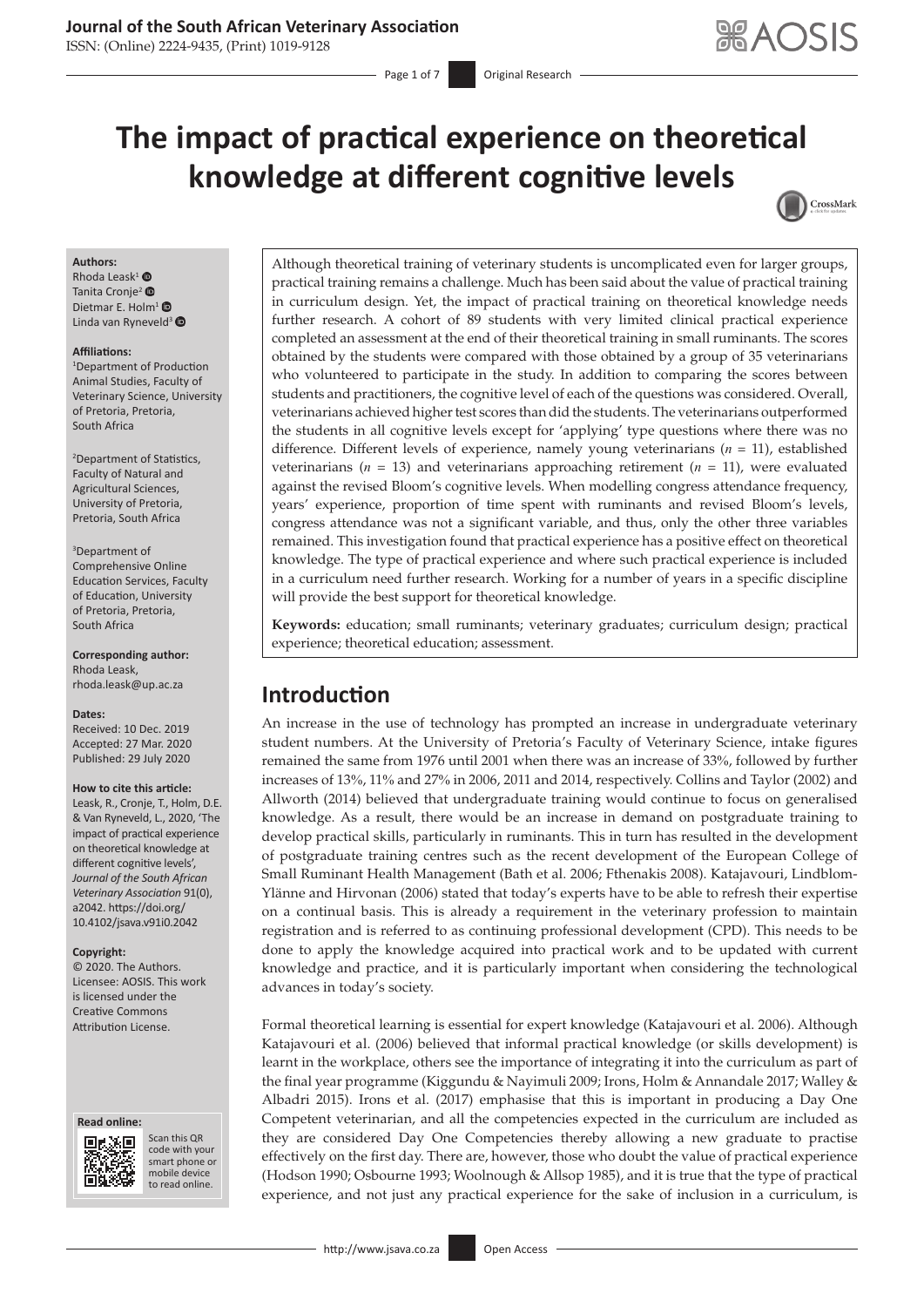important (Pienaar 2014). An effective way of integrating practical experience as part of an undergraduate degree is workplace-integrated learning (WIL). Pienaar (2014) also referred to as real-world learning as discussed by Wrenn and Wrenn (2009). It is important to allow students to do the practical work involved in WIL with as little interference by the professional as possible to gain the maximum benefit of practical training (Wrenn & Wrenn 2009). However, this is often difficult in the medical fields where lives as well as the professional's practice reputation are at stake.

Eraut (1994) stated that theoretical knowledge alone could not prepare students for the challenges faced in working life. Although Benner, Tanner and Chesla (1995) suggested that practical and theoretical knowledge support the application and use of one another, Millar (2004) mentioned that practical work includes interpretation of data and that learning involved in practical activity mostly occurs through discussing observations and measurements and interpreting them.

Katajavouri et al. (2006) further stated that metacognitive skills are acquired through practical experience and are important for lifelong learning. Lifelong learning is an integral part of the veterinary profession. It has been confirmed that practical knowledge is contextual, and it is important for students to understand the link between theory and practice to apply theoretical knowledge in the workplace (Katajavouri et al. 2006).

Walley and Albadri (2015) reported that in a survey, final year dental students in the United Kingdom with more practical experience felt more capable of discussing inhalation sedation with patients and parents and were more satisfied with the quality of teaching. Increased student satisfaction with training was interpreted by Walley and Albadri (2015) as owing to more practical training being included in the curriculum. Students in the pre-clinical years at the Faculty of Veterinary Science of the University of Pretoria experience limited and basic practical training. The majority of the practical training occurs in the final year and a half of the current curriculum (Irons et al. 2017). Kiggundu and Nayimuli (2009) found that student teachers viewed teaching practice as an important component of their training. They reported that it assisted in contextualising the theoretical knowledge. However, the study on the dentistry students was perception-based. There are a number of ways that questionnaires may be compiled (Bailey 1978; Berdie 1973; Berdie, Anderson & Niebuhr 1986; Montgomery & Crittenden 1977; Sheatsley 1983) and interpreted (Allen & Seaman 2007; Clason & Dormody 1994). The order of the questions is important (McClendon & O'Brien 1988), and such questionnaires can include open-ended questions (Geer 1988; Perkin 1995) and Likert scales (Gliem & Gliem 2003; Likert 1932). Although questionnaires (when set out correctly) and their use may provide valuable information, quantitative data on a subject can provide alternative perspectives. Thus, the authors hypothesised that it would be relevant to test the impact of practical training in a quantitative way as performed in this study.

The study by Katajavouri et al. (2006) confirmed that practical knowledge is contextual. It is therefore important to understand the link between theory and practice to apply theoretical knowledge in the workplace. Their study concluded that it is important to include practical training at an undergraduate level to ensure that students can recognise the need for certain theoretical components of a degree and demonstrate how these theoretical components can be applied practically.

If practitioners perform better at an assessment based on theoretical knowledge taught prior to the clinical year, than the students (who have recently completed the formal theoretical training with the knowledge fresh in their minds), then there is a strong motivation to incorporate more practical training into earlier years of the curriculum. In so doing, a more capable Day One Competent (Irons et al. 2017) veterinarian can be produced.

This study aims to determine what effect practical training has on theoretical knowledge and the ability of students or veterinarians to apply such practical training to answer theoretical questions in a computer-based assessment as currently used to assess pre-clinical (fifth year) veterinary students. In other words, to determine whether the converse of what all these studies have concluded can be applied, by proving that practical experience can reinforce theoretical knowledge and allow it to be better applied.

# **Materials and methods Material studied**

An assessment consisting of 90 questions totalling 101 marks was compiled as a standard computer-based assessment used for formative assessment in the pre-clinical (fifth) year of the Bachelor of Veterinary Science degree at the University of Pretoria. Quality control by the education innovation and academic staff was implemented to categorise the questions according to Bloom's Taxonomy (Bloom et al. 1956) as revised by Anderson and Krathwohl (2001) with the following outcome: Remember (*n* = 18), Understand (*n* = 22), Apply (*n* = 23), Analyse  $(n = 22)$  and Evaluate  $(n = 5)$ . The data were classified as ordinal data as described by Allen and Seaman (2007). The allocation of the Bloom's categories was thus 80% in the higher-order thinking range and 20% consisting of lower-order thinking questions. Nine of the 90 questions (10%) were multiple response questions and the rest were multiple choice questions. Two academic staff members then reviewed the article and memorandum for correctness. The questions were also categorised into topics to determine whether students had experience with a specific topic. Topics included biosecurity, economics, ectoparasites, internal parasites, lameness, management, nutrition, pathology, the perinatal period, reproduction, respiratory conditions, selection and culling, skin conditions, sudden deaths, vaccines and zoonoses.

Questionnaires were set for the participants (both veterinarians and students) to determine their level of practical experience. Studies by Berdie (1973), Montgomery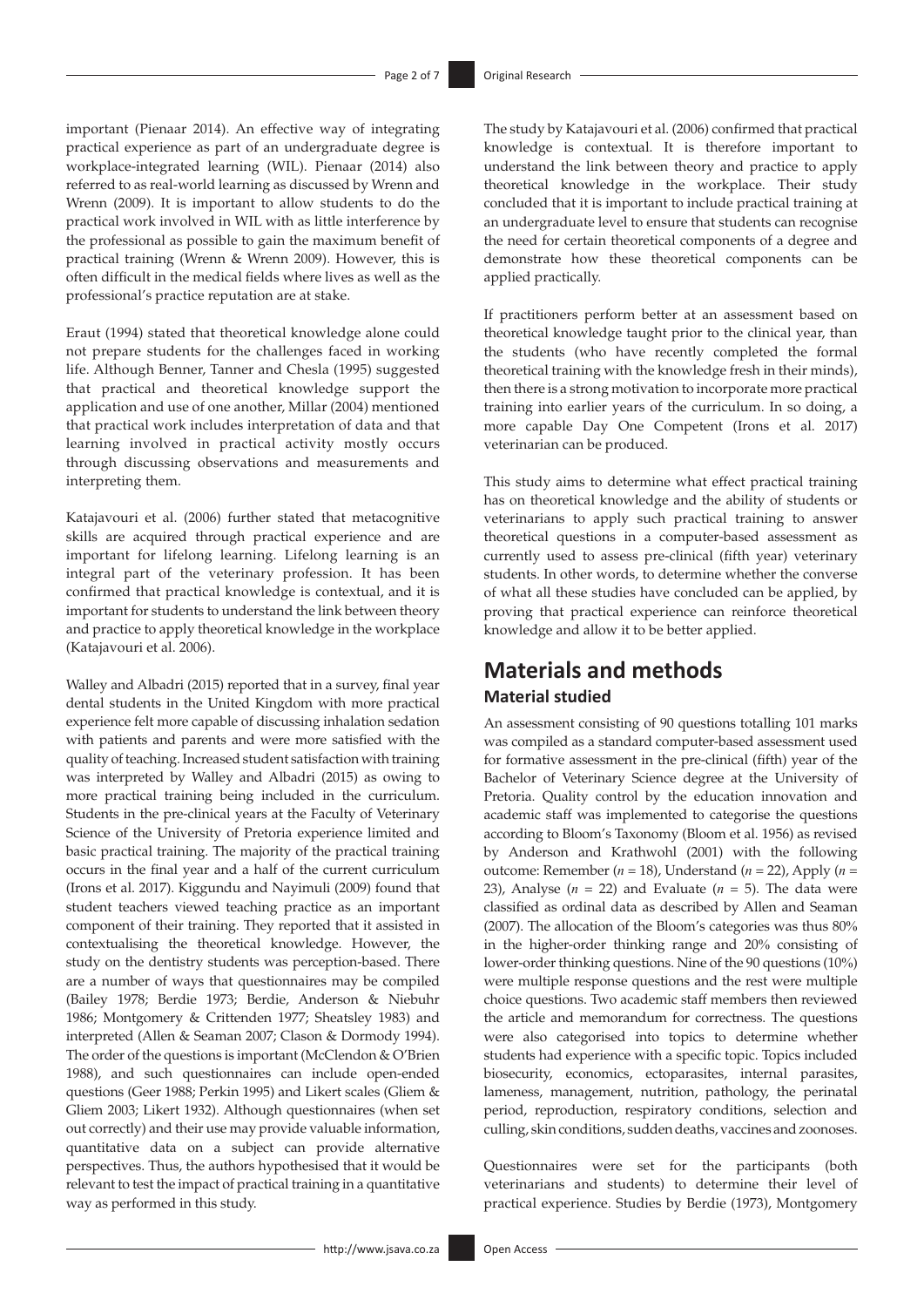and Crittenden (1977), Bailey (1978), Sheatsley (1983) and Berdie et al. (1986) were used to draw up the questionnaire according to evidence-based methods. Open-ended questions were also included as suggested by Geer (1988) and Perkin (1995), and the order of questions was considered in accordance with suggestions by McClendon and O'Brien (1988). Most questions were classified as ordinal data, interval data and ratio data (Allen & Seaman 2007) with some openended questions that were coded and analysed separately.

### **Participants**

Those who were willing to participate (students and veterinarians) in the study signed a letter of informed consent. This letter informed them of their rights during the study and of the expected outcomes of the study. The researchers worked with a convenience sample of willing participants. For future studies, it would be recommended that power analysis be performed before the study commences. However, a power analysis was performed on the assessment that compared the scores between the veterinarians and the students, using G\*Power 3.1.9.2, at an alpha level of 5%, and a large effect size. The power analysis showed that the sample sizes of both groups were large enough to ensure a power of above 90%.

#### **Veterinarians**

Rural practitioners and faculty members were approached. Some were approached personally in addition to a call for participation on a local information platform 'ruralvet' ([ruralvet@yahoo.com\)](mailto:ruralvet@yahoo.com). Some practitioners passed the assessment to colleagues as well.

Thirty-five of the 42 respondents provided useable data. Those excluded had incomplete responses as entire sections were omitted from the survey and the assessment. However, of the 35, some had failed to answer one or two questions that could be dealt with as missing data that will not affect the outcome of calculations as described by Dohoo, Martin and Stryhn (2003), where data are excluded from the calculations. Respondents included private veterinarians, state veterinarians and practising veterinarians in the ruminant health industry.

#### **Students**

The student cohort that were registered for a small ruminant pre-clinical (fifth year) module described by Pettey (2014) were included in the study. There were 163 students registered for the module, and 89 of the 116 students who agreed to participate provided useable data, as they attended the necessary classes and completed the assessment without too many missing values.

#### **Procedure**

The Research and Animal Ethics Committee of the University of Pretoria approved the study (V018-17). To reduce resistance to participation by busy rural practitioners, the assessment was sent to the veterinarians with a 'self-imposed' time limit

of 2 hours to complete the assessment and questionnaire. There was no time restriction, as it is understood that practising veterinarians may not have two consecutive hours to set aside for completing the task and some would have to leave the assessment mid-way to attend to cases before returning to complete the task. The students were required to sit the assessment as per the University of Pretoria rules and regulations. Students were given 2 h to complete the assessment, and the order of the questions for the students was randomised. Having completed the assessment, students were given additional time to complete the questionnaire. The veterinarians were asked not to spend too much time looking up answers, but to base most of their answers mainly on what knowledge they had acquired through their studies and experience. However, because it was difficult to monitor whether they spent much time referencing answers, the assessment was regarded as 'open resource', thus allowing for both the students and the veterinarians to look up answers on the internet, textbooks or class notes.

The veterinarians received the questions in the same order during the assessment as it was emailed as a document, where they could indicate their selection. The students completed the assessment in the Faculty's computer laboratory and hence received the questions in a randomised order as is commonly done at the Faculty to prevent group polarisation where one person may influence the answers of those around him or her as found by Myers and Lamm (1976).

The following information was used from the questionnaires to determine the amount of practical experience:

- Number of years' experience (veterinarians)
- Time spent with ruminants (veterinarians)
- Congress attendance frequency (veterinarians)
- Practical experience with any of the topics (students)

Number of years' experience was classified as interval data, although time spent with ruminants was classified as ratio data (Allen & Seaman 2007). Congress attendance frequency and practical experience for the students were classified as ordinal data. The congress attendance categories for the veterinarians were assigned as follows: missing data (0), less than once every 4 years (1), once every 4 years (2), once every 3 years (3), once every 2 years (4) and once a year (5). The student practical experience was assigned according to the number of topics that the students had experienced in a practical way – mostly through observation of cases. Only eight students had this type of experience, mostly through observation. This was not considered to be of clinical experience. It was further investigated whether any practical experience obtained in earlier years of the degree would have had an effect on marks obtained for the current assessment. To do this, student marks obtained for the small ruminant section of a second year module, which included practical handling of sheep and goats and farm procedures, were compared to the marks obtained for the current assessment. There was no significant correlation in the marks ( $p = 0.85$ ) using Fisher's Z transformation (Fisher 1915), and therefore, all students were allocated 0 years' clinical experience.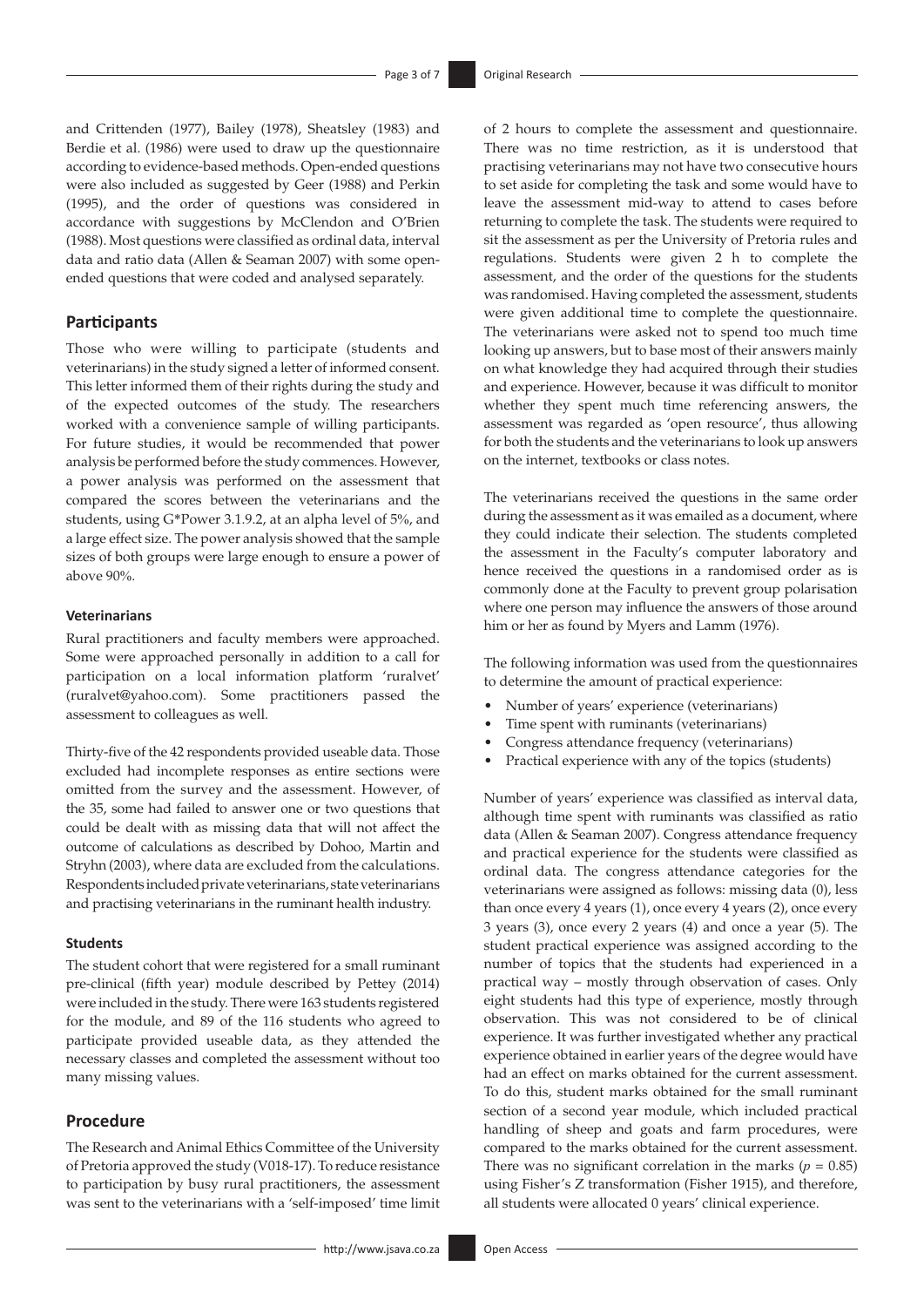It was then determined whether the cognitive level of questions had an effect on students' and veterinarians' test scores. Finally, to determine whether there was a difference according to the number of years' experience, the veterinarians were then categorised into three groups. They were categorised as follows: qualified veterinarians with less than 6 years' experience (young veterinarians, *n* = 11), veterinarians with 6–31 years' experience (established veterinarians, *n* = 13) and veterinarians with more than 31 years' experience (approaching retirement veterinarians, *n* = 11).

### **Data analyses**

The Shapiro–Wilk's test is one of the most popular tests for normality assumption diagnostics and was used to evaluate if the data within the groups being compared were normally distributed or not. It was found that only half of the groups' data was normally distributed. Because the normality assumption of the parametric tests was not met, the nonparametric alternative test, the Mann–Whitney U test, was used to compare the test scores between the veterinarians and students (hence also reporting the median and interquartile range [IQR]), for each of the cognitive levels (Rani Das & Rahmatullah Imon 2016; Shapiro & Wilk 1965). The Spearman's rank correlation was used (which measures the monotonic association between variables) because one of the variables was ordinal in nature rather than the normally distributed continuous data. When comparing correlations and determining whether they differ significantly, the Fisher's Z transformation was used (Fisher 1915).

A linear regression model was used to investigate the effect that congress attendance frequency, the number of years' experience, time spent with sheep and goats and the revised Bloom's level had on the veterinarians' test scores. As the students did not contribute to all the variables in the model, their data were excluded from the model, and only the veterinarians' data were used.

### **Ethical consideration**

Ethical approval was obtained from the Research and Animal Ethics Committee of the University of Pretoria (V018-17).

# **Results**

Overall, the students achieved lower scores than did the veterinarians (median, IQR: 51.5, 47.5–51.5 vs. 62.4, 55.5–62.4, *p* < 0.01). This was the case for all cognitive levels, except for applying.

When comparing each subgroup of veterinarians with the student scores, young veterinarians' scores did not differ from students' scores for higher cognitive level questions, whereas this was not the case for more experienced veterinarians (Table 1).

The correlations between cognitive level of questions and score achieved were -0.55, -0.44, 0.44 and -0.37 for students, young veterinarians, established veterinarians and veterinarians approaching retirement, respectively  $(p < 0.01)$  (Figure 1). These four correlations were not significantly different from each other.

Nine of the 17 topics resulted in the students achieving significantly lower scores than the veterinarians, the exceptions being internal parasites, mastitis, the perinatal period, respiratory conditions, selection and culling, skin conditions and zoonoses, where there was no difference and vaccines where the students significantly outperformed the veterinarians (Table 2). The results were categorised into topics to determine whether practical experience in a topic assisted students.

When modelling the congress attendance frequency, the number of years' experience, proportion of time spent with ruminants and revised Bloom's levels, congress attendance was not a significant variable and thus only the three remained (Table 3). The *R*-squared value for the model is 0.3398.

# **Discussion**

Overall, the veterinarians outperformed the students in the assessment. This can be attributed to the fact that qualified veterinarians have clinical practical experience, as opposed to students who were considered to have very limited clinical practical experience. When comparing scores according to the revised Bloom's levels the veterinarians' scores were higher than the students' scores for all the revised Bloom's levels, all being significantly higher except for the applying level. However, after the veterinarians were categorised into the three groups (young veterinarians, established veterinarians and those approaching retirement), it can be seen in Table 1 and Figure 1 that the cognitive level (the revised Bloom's level) had a definite effect on all groups, with students and young veterinarians being the most affected groups.

**TABLE 1:** Comparison of students' scores to three categories of experienced veterinarians' scores for the different revised Bloom's levels.

| Cognitive level | <b>Students</b><br>$(n = 89)$ |            | Young vets<br>$(n = 11)$ |           | <b>Established vets</b><br>$(n = 13)$ |               |            | Approaching retirement vets<br>$(n = 11)$ |        |            |                  |
|-----------------|-------------------------------|------------|--------------------------|-----------|---------------------------------------|---------------|------------|-------------------------------------------|--------|------------|------------------|
|                 | Median                        | IQR        | Median                   | IQR       |                                       | <b>Median</b> | IQR        |                                           | Median | IQR        | $\boldsymbol{p}$ |
| Remembering     | 62.5                          | 54.2:70.8  | 76.9                     | 57.4:84.3 | $0.04*$                               | 71.3          | 58.3:80.6  | 0.08                                      | 82.4   | 79.6:88.0  | ${}< 0.01*$      |
| Understanding   | 50.0                          | 45.5; 59.1 | 61.4                     | 52.3:68.2 | $0.01*$                               | 65.9          | 56.8; 73.8 | $< 0.01*$                                 | 65.9   | 61.4; 75.0 | ${}< 0.01*$      |
| <b>Applying</b> | 56.5                          | 47.8:65.2  | 54.4                     | 43.5:63.0 | 0.55                                  | 47.8          | 41.3:63.0  | 0.21                                      | 63.0   | 54.4:73.9  | 0.09             |
| Analysing       | 47.8                          | 39.1:56.5  | 59.1                     | 47.7:63.6 | 0.07                                  | 52.3          | 45.5: 63.6 | 0.20                                      | 70.5   | 59.1; 73.8 | ${}< 0.01*$      |
| Evaluating      | 20.0                          | 20.0:40.0  | 40.0                     | 0;60.0    | 0.46                                  | 40.0          | 40.0:60.0  | $< 0.01*$                                 | 60.0   | 40.0:80.0  | ${}< 0.01*$      |

\*, Significant *p*-value.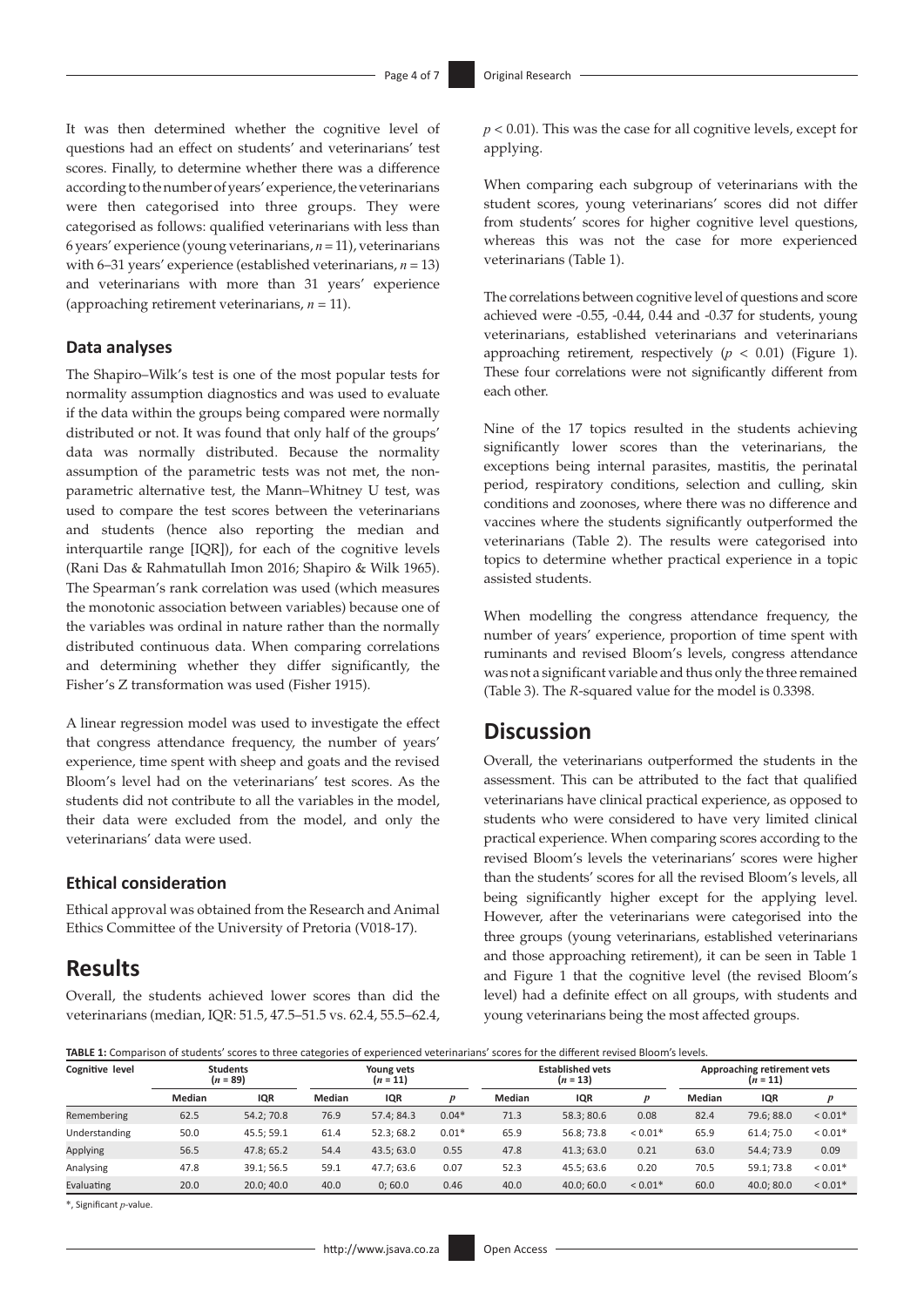

**FIGURE 1:** Assessment scores obtained for students, young veterinarians, established veterinarians and veterinarians approaching retirement according to cognitive level.



| Topic                  | Number of      |                   | Students ( $n = 89$ ) | All veterinarians ( $n = 35$ ) |              |  |
|------------------------|----------------|-------------------|-----------------------|--------------------------------|--------------|--|
|                        | questions      | Median            | IQR                   | Median                         | IQR          |  |
| <b>Biosecurity</b>     | 5              | 60.0†             | 40.0; 60.0            | 80.0††                         | 60.0; 100.0  |  |
| Economics              | 5              | 20.0†             | 20.0; 40.0            | 40.00††                        | 20.0; 60.0   |  |
| Ectoparasite           | $\overline{2}$ | 75.0†             | 50.0; 75.0            | 75.00 **                       | 50.0; 75.0   |  |
| Internal parasites     | 9              | 66.7†             | 55.6; 77.8            | 66.7†                          | 55.6; 77.8   |  |
| Lameness               | 5              | 40.0†             | 20.0; 60.0            | 40.011                         | 40.0; 60.0   |  |
| Management             | 8              | 33.3†             | 33.3; 44.4            | 66.7††                         | 44.4; 66.7   |  |
| <b>Mastitis</b>        | $\overline{2}$ | 50.0†             | 50.0; 100.0           | 100.0†                         | 50.0; 100.0  |  |
| Nutrition              | 16             | 47.1†             | 41.2; 58.8            | 64.7††                         | 58.8; 76.5   |  |
| Pathology              | $\overline{7}$ | 57.2 <sup>†</sup> | 42.9; 71.4            | 71.411                         | 57.1; 85.7   |  |
| Perinatal period       | 3              | 50.0†             | 25.0; 75.0            | 50.0†                          | 25.0; 75.0   |  |
| Reproduction           | $\overline{4}$ | 50.0†             | 25.0; 50.0            | 75.0††                         | 50.0; 75.0   |  |
| Respiratory conditions | $\mathbf{1}$   | 100.0†            | 0.0; 100.0            | 100.0†                         | 100.0; 100.0 |  |
| Selection and culling  | $\overline{2}$ | 50.0†             | 50.0; 100.0           | 50.0†                          | 50.0; 100.0  |  |
| Skin conditions        | 4              | 50.0 <sup>†</sup> | 50.0; 75.0            | 50.0 †                         | 25.0; 75.0   |  |
| Sudden death           | 9              | 66.7†             | 55.6; 77.8            | 77.8††                         | 66.7; 88.9   |  |
| Vaccines               | 7              | 71.4†             | 57.1; 85.7            | 57.1††                         | 28.6; 71.4   |  |
| Zoonoses               | $\mathbf{1}$   | 66.7†             | 66.7; 66.7            | 66.7†                          | 66.7; 66.7   |  |

†, ††, Medians with different superscripts in rows differ significantly (*p* < 0.05).

| <b>TABLE 3:</b> Linear regression of variables against the veterinarians' scores. |  |  |
|-----------------------------------------------------------------------------------|--|--|
|                                                                                   |  |  |

| Variable                                      | Coefficient $(\beta)$ | D           |
|-----------------------------------------------|-----------------------|-------------|
| Intercept                                     | 66.61                 | ${}_{0.01}$ |
| Number of years' experience                   | 0.25                  | ${}_{0.01}$ |
| Proportion of time spent with sheep and goats | 0.20                  | ${}_{0.01}$ |
| Revised Bloom's level                         | $-5.24$               | ${}_{0.01}$ |

The young veterinarians outperformed the students in remembering and understanding (lower cognitive level), but not at the higher cognitive levels. The established veterinarians outperformed the students in the understanding and evaluating levels (Table 1). This indicates that more experienced veterinarians were better able to apply a higher cognitive level of thinking when answering those types of questions. They could not necessarily remember theoretical knowledge better, but they showed a better understanding of the theoretical knowledge. Those veterinarians approaching retirement were able to outperform the students at all levels, except for applying theoretical knowledge, and their scores

ultimately influenced the scores when all veterinarians were combined. It is clear that veterinarians with more clinical practical experience are able to operate at a higher cognitive level than the students with no clinical practical experience (Table 1). It can therefore be concluded that it would be beneficial to include as much practical experience as possible in an undergraduate curriculum and careful decisions must be made in the curriculum design process on the type of practical experience and where to include it in the degree (Posner & Strike 1976; Toohey 1999).

It is important to note that as the assessment was set as a simulated examination paper, not all topics received equal attention, and thus, the number of questions per topic was not the same (Table 2). For the topic analysis, respiratory conditions and zoonoses only had one question each (these questions could not be categorised into another topic and were therefore analysed in their respective topics) as seen in Table 2. Hence, the outcome for these topics was either correct (all veterinarians got the respiratory question correct) or incorrect (some students answered incorrectly; thus, the IQR was  $0\%$  – 100%). The students and veterinarians performed the same for the zoonoses, internal parasites, mastitis, perinatal conditions, and selection and culling. There was no difference for skin conditions; however, the range was larger for the veterinarians (IQR 25–75) than the students (IQR 50–75) (Table 2). With these topics, an explanation for the veterinarians not outperforming the students can be that they do not encounter these cases on a regular basis as part of their practical experience. This could be clarified by a follow-up questionnaire for further research. One veterinarian commented that some topics were covered more thoroughly than others were during lectures, and this could also explain the discrepancy.

From the model in Table 3, it can be seen that the number of practical years of experience and time spent with sheep and goats had the largest effect on the veterinarians' scores. For each year of more experience, the scores increased by 0.25%. For every percentage increase in the proportion of time spent with small ruminants, the scores increased by 0.2%. Cognitive level (the revised Bloom's level) also had an effect in that for each level increase in difficulty, the scores decreased by 5.24%. Congress attendance was not a significant variable in the model.

Wrenn and Wrenn (2009) discuss the importance of CPD in education. Veterinarians have to comply with CPD requirements to maintain registration with the South African Veterinary Council (SAVC) to be eligible to continue practising. This gathering of information and practice in the form of CPD may also have contributed to the higher scores obtained by the veterinarians, and therefore, it may not be practical experience alone that contributed to higher scores. It was not assessed whether the CPD points collected by the veterinarians in this study were focussed on production animals, although the participants were rural practitioners at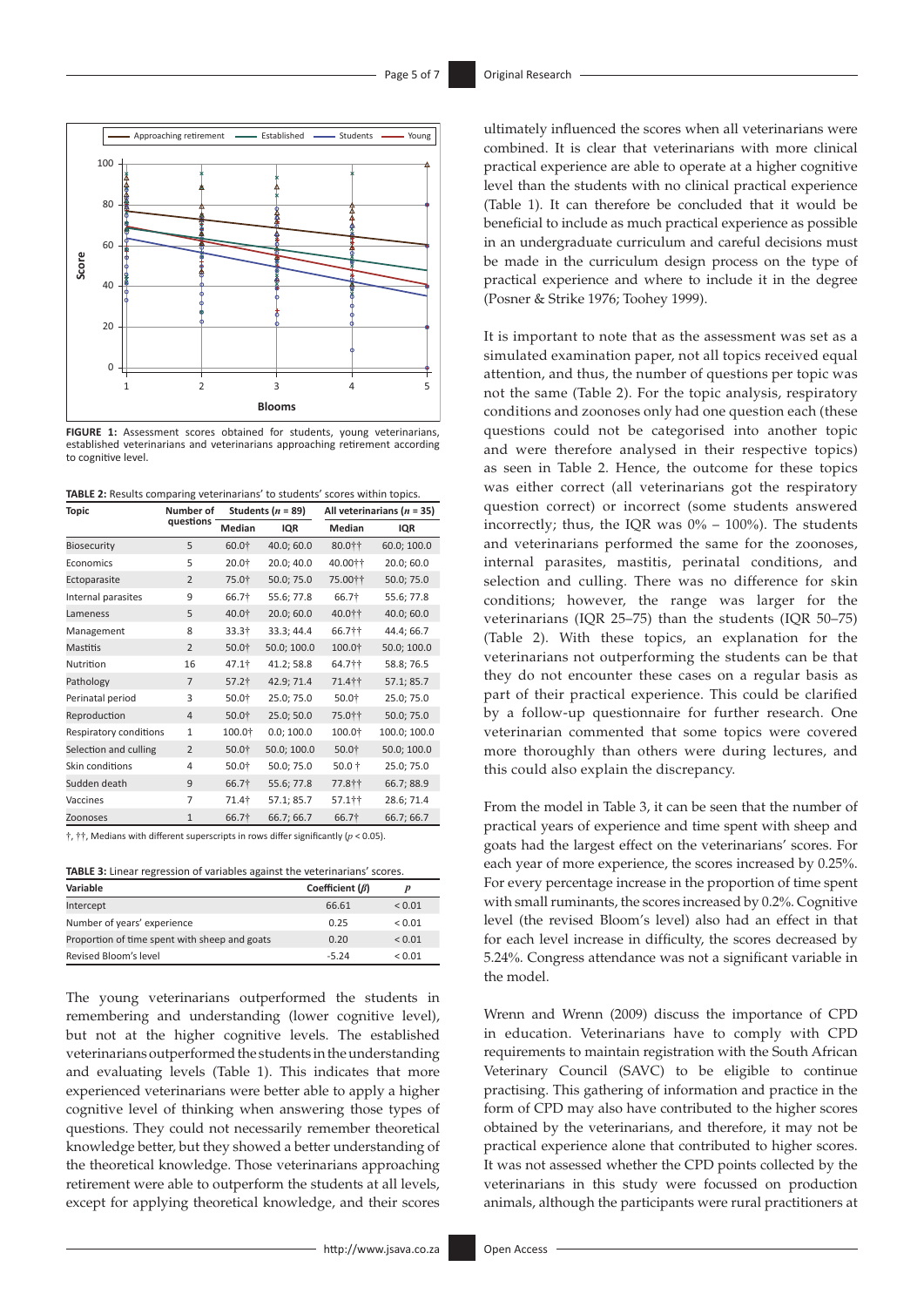the time of the study. This can be the focus of further studies. It can be noted that some of the participants had moved to companion animal practice from a previously mixed practice, and this could account for the discrepancy in time spent with ruminants, number of years' experience and scores. Wrenn and Wrenn (2009) concluded that the balance of theory and practical is best achieved over the course of a curriculum, rather than within individual modules. What is interesting to note though is that congress attendance (considered a form of CPD) did not have an effect on the theoretical knowledge in the way that practical experience did and thus did not feature in the model in Table 3. This can be because congresses are presented as lectures. It could be investigated in future whether congresses with more practical components have a greater influence on cementing theoretical knowledge.

An additional finding of the study was that the use of acronyms can be confusing during questions, for example, PEM can be used as an acronym for both protein-energy malnutrition and Polioencephalomalacia. The confusion caused by acronyms was noted by a few of the practitioners who participated in the study. It is therefore recommended not to use acronyms in assessments.

Although the veterinarians received the questions in a set order, questions in a computer-based assessment are usually randomised per student to prevent students from comparing answers with their peers whilst in the assessment environment. Practitioners were less likely to refer to each other's answers, as there are time constraints in practice, and this was not a high-stakes assessment for the practitioners. There was no reward or incentive for the veterinarians' participation as the results remained anonymous, and there was no competition amongst them. It may be possible that the order in which questions are presented could influence the way in which students interpret and thus answer questions (McClendon & O'Brien 1988). In designing a written paper, lecturers will often begin the paper with a relatively easy question that most students will be able to answer. The next question may be a question that borderline students have some difficulty with, but that the majority of the class may still answer correctly, and then questions aimed at distinction candidates will be interspersed. This gives the candidates confidence (McClendon & O'Brien 1988). When faced with a question that is aimed at distinction candidates as a first question, some students may feel despondent or intimidated, and this can potentially affect the results of the test or exam. However, as the student group was much larger than the veterinarian group, the effect may be diluted. This is a topic for future studies, although it is recommended that randomisation of questions is achieved in blocks according to the level of the revised Bloom's taxonomy to avoid this phenomenon.

Practitioners tended to rather leave questions blank than give an incorrect answer (dealt with as missing data according to Dohoo et al. 2003), whereas students seemed to be more comfortable with randomly allocating an answer as time allocated for the assessment ran out. Anecdotal evidence suggests that students will often do this hoping that they could guess a correct answer and thus improve their mark. Whether or not negative marking should be performed, to prevent guessing, is a topic of other research.

From this study, it can be seen that the greatest difference in scores was between the veterinarians and the students. Once qualified, the number of years of clinical practical experience had the greatest effect on the scores obtained for the veterinarians. Time spent with ruminants clearly also had a significant effect on their scores. These two factors determined which of the veterinarians performed the best in the assessment and that working for a number of years in a specific discipline will provide the best support for theoretical knowledge. Therefore, the recommendation is that clinical practical exposure should be encouraged from the first year of study in all possible clinical fields. It would have been interesting for this study to have the same students complete the assessment again having completed the clinical practical component of the degree. This should be included in further research.

# **Conclusion**

It is concluded that clinical practical experience has a positive effect on theoretical knowledge, particularly at a higher cognitive level. The type of clinical practical experience and where such experience is included in a curriculum need further research.

# **Acknowledgements**

The authors acknowledge Ms Sandra Wilkinson for her assistance in formatting the document.

### **Competing interests**

The authors have declared that no competing interest exists.

### **Authors' contributions**

R.L. completed the research and wrote the manuscript. T.C. did the statistical analyses. D.E.H. and L.v.R. supervised the research and edited the manuscript.

### **Funding information**

Funding for this study was received from the University of Pretoria, Vice Chancellor's Grant.

### **Data availability statement**

Data may be made available upon reasonable request as per the University of Pretoria policy.

#### **Disclaimer**

The views and opinions expressed in this article are those of the authors and do not necessarily reflect the official policy or position of any affiliated agency of the authors.